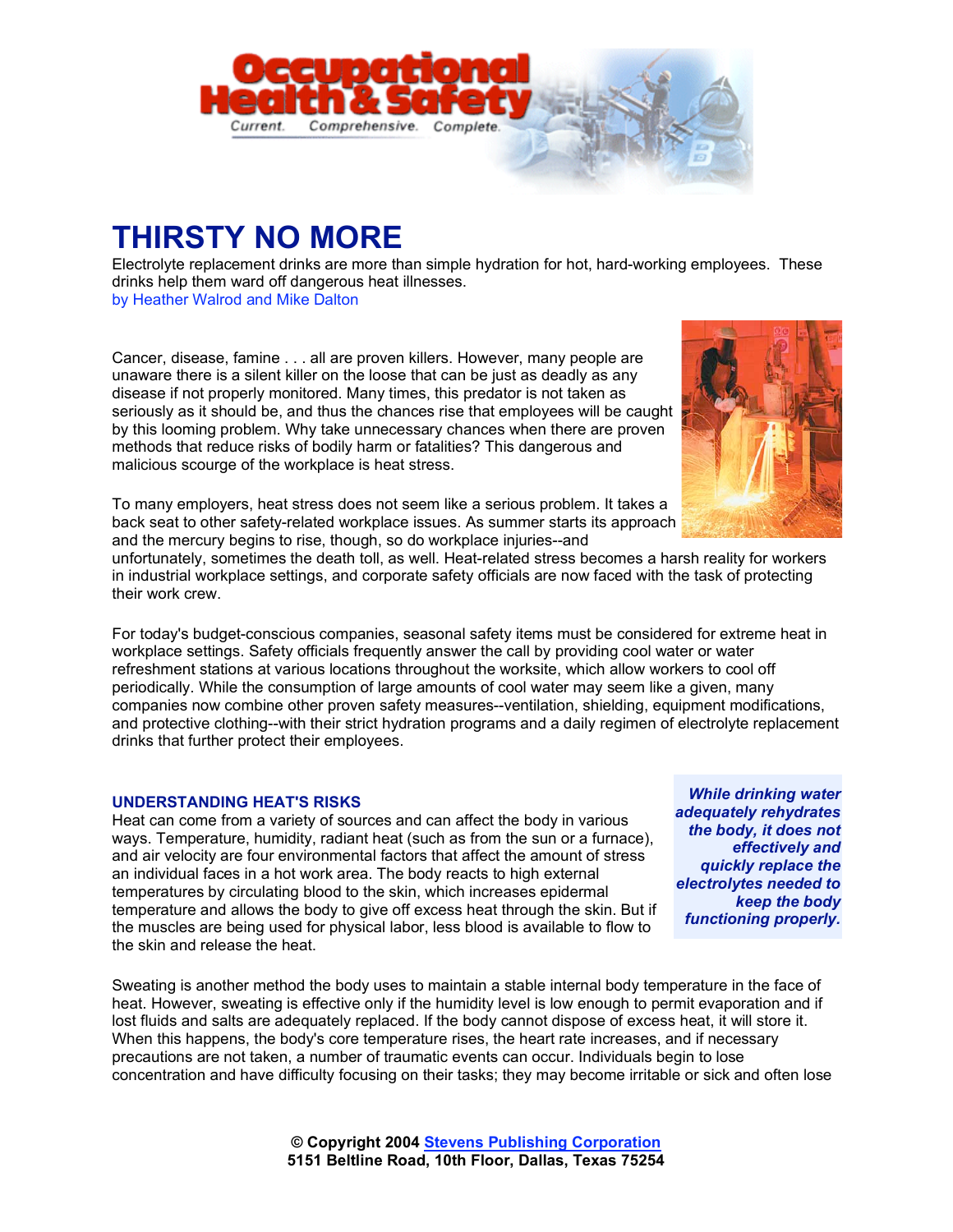the desire to drink. The next stage is most often fainting, and even death is possible if the person is not removed from the heat-induced situation.

## **HOW ELECTROLYTES HELP**

How do electrolytes protect employees from heat-induced stress situations? Electrolytes can appear in two forms: simple inorganic salts of magnesium, potassium, sodium, or calcium; or complex organic molecules.

Under ideal situations, electrolytes flow through muscle cells to keep them functioning normally. In heat stress situations, however, these precious minerals are lost through perspiration or other forms of dehydration, which deplete muscle cells of fluids and weaken muscle tissue. While drinking water adequately rehydrates the body, it does not effectively and quickly replace the electrolytes needed to keep the body functioning properly.

Today, many companies have gone beyond keeping cool liquids and water on hand for employees to drink. They have turned to the proven rejuvenating power of electrolyte replacement drinks. Water still reigns as nature's perfect drink, but it takes a back seat to electrolyte replacement beverages in high-heat situations. Research shows that water is absorbed much more slowly by the body and cannot be retained in the extra-cellular cavity.

In fact, the rate of absorption of electrolyte replacement products compared with water is 98 percent faster in the first minute--and when employees are working against heat-related work ailments, time can sometimes be the most critical factor in keeping them safe and protected.

In addition, at the onset of heat stress, many individuals actually experience a marked decrease in their body's natural thirst mechanism, causing them to drink less. Again, most companies keep plenty of water around for everyone to drink, but one of the main reasons companies choose to provide electrolyte replacements is that workers prefer the taste compared to water.

*Faster absorption is important. When employees are working against heatrelated work ailments, time can be the most critical factor.*

The more they like the taste, the more likely they are to drink and keep

themselves protected against heat-related ailments. If the body's electrolytes are not properly replaced, workers experience a marked decrease in productivity and in many cases place themselves in a hazardous work environment without even knowing it. They will lose energy and be easily fatigued. Poor judgment calls will be made. Muscle cramping, stupor, heat cramps, or exhaustion--and at worst, heat stroke--can occur.

Know the warning signs and keep employees educated to protect themselves and others around them.

## **THE COST OF INJURY AND ILLNESS**

On average, 175 Americans die of heat-related injuries each year--and that's more than tornadoes and hurricanes. It is a tragic figure considering prevention can be relatively easy. Even more, lost time accidents cost employers more than they immediately realize. Arthur J. Naquin, safety consultant and safety instructor for Tulane University in New Orleans, says direct and indirect costs associated with lost time workplace accidents usually are overwhelming. The average cost per worker for a disabling lost-time injury averages about \$28,000, according to 1998 statistics from the National Safety Council. Direct costs are medical and employee compensation costs. Hidden costs can range from time lost from work to loss in earning power, economic loss to the family of the injured employee, lost time by fellow workers, loss of efficiency due to the breakup of the crew, lost time by supervision, the cost of breaking in new employee, damage to tools and equipment, the time damaged equipment is out of service, spoiled work, loss of production, spoilage from fire, water, chemicals, etc., failure to fill orders, and increased overhead cost while the work was disrupted.

While many companies in the industrial market spend thousands of dollars on heat-reducing clothing and equipment, electrolyte replacement drinks provide the most cost-effective prevention for heat stress problems. At an average cost of pennies per ounce, these revitalizing liquids not only reduce heat stress and heat-related injuries, but also increase productivity and promote a more pleasant work environment.

> **© Copyright 2004 Stevens Publishing Corporation 5151 Beltline Road, 10th Floor, Dallas, Texas 75254**